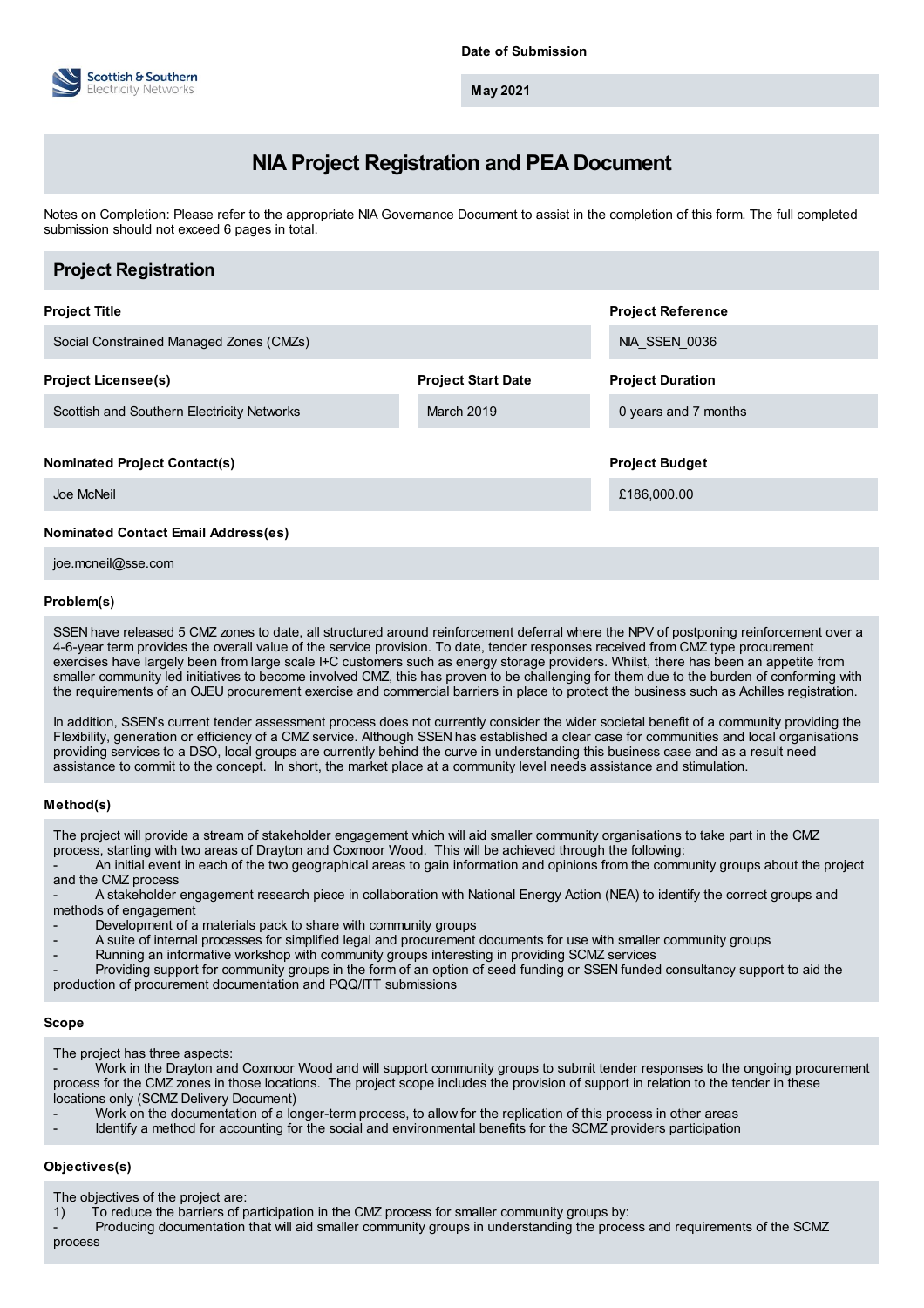- Providing direct support to interested providers in the Drayton and Coxmoor Wood areas, through seed funding and/or consultant support

2) Determining the internal processes required for a future rollout of SCMZ to encourage participants in other CMZ areas by: - Working with legal, planning, regulation, CMZ and procurement teams to design processes for the trial which pass approval from all these internal teams

- Gain approval for use of these processes for BAU applications<br>3) Determine a method for calculating the social and environments

3) Determine a method for calculating the social and environmental benefits of SCMZ provider participation to include in network planning decisions in future by:

Working with BEIS and Ofgem on calculations and approval

#### **Success Criteria**

The project will be deemed successful if:

- 1) SCMZ Providers are passed to the CMZ team to take part in a BAU process<br>2) The SCMZ processes are approved to be rolled out across other CMZ area
- 2) The SCMZ processes are approved to be rolled out across other CMZ areas<br>3) A method for calculating the social and environmental benefits of SCMZ parti
- 3) A method for calculating the social and environmental benefits of SCMZ participation is developed and approved

**Technology Readiness Level at Start**

**Technology Readiness Level at Completion**

TRL 5

TRL 8

# **Project Partners and External Funding**

**NFA** 

# **Potential for New Learning**

The SCMZ project has potential for learning to share among the GB DNOs. The immaturity of the flexibility market is a major blocker to the utilisation of flexibility in managing distribution related constraints and this project will progress the understanding of the market and how to advance its maturity within smaller organisations.

The project will provide a proven method of mobilising dormant flexibility (marginal cost) within an area and will maximise the likelihood of affordable flexibility being available to DSOs. This should include: opportunities, barriers to entry and recommendations for further market stimulation in the future. In addition, the learning associated with the quantification of societal and environmental benefits will allow for understanding of the wider impact and benefit of expanding the flexibility and DSR marketplaces.

There will be two main documentation outputs from the project which will be shared between the DNO's are:

· SCMZ 'delivery document' (outlined process) will enable the replication of the process within BAU implementations of SCMZ in wider zones, without the need for additional resource. It will also be accessible for other DNOs and industry partners once completed and successful as an example of best practice

· SCMZ 'Index' Document to be utilised in future BAU implementations of SCMZ and circulated as an example of best practice among DNO's, ENA, industry partners and potential SCMZ communities

# **Scale of Project**

The project works in two substation areas, for one CMZ tender period.

# **Geographical Area**

The project will explore the two regions of Coxmoor Wood (Hampshire) and Drayton (Oxfordshire)

# **Revenue Allowed for in the RIIO Settlement**

N/A

# **Indicative Total NIA Project Expenditure**

£186,000

# **Project Eligibility Assessment**

**Specific Requirements 1**

1a. A NIA Project must have the potential to have a Direct Impact on a Network Licensee's network or the operations of the System Operator and involve the Research, Development, or Demonstration of at least one of the following (please tick which **applies):**

A specific piece of new (i.e. unproven in GB, or where a Method has been trialled outside the GB the Network Licensee must justify repeating it as part of a Project) equipment (including control and communications systems and software)

A specific novel arrangement or application of existing licensee equipment (including control and/or communications systems and/or software)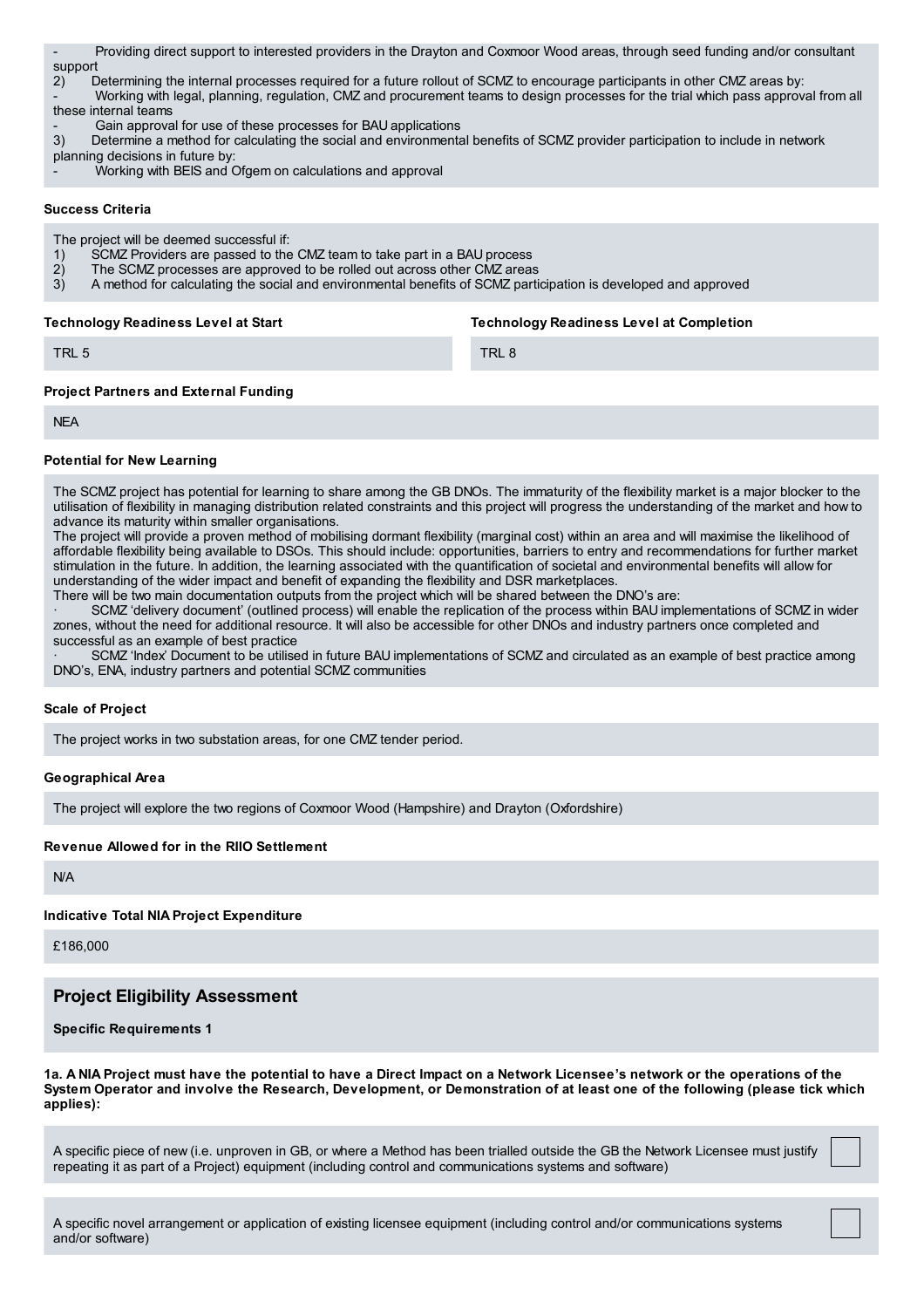A specific novel commercial arrangement

# **Specific Requirements 2**

**2a. Has the Potential to Develop Learning That Can be Applied by all Relevant Network Licensees**

#### **Please explain how the learning that will be generated could be used by relevant Network Licenses.**

All network licensees are utilizing flexibility to defer network reinforcement and as part of their network planning suite of tools. All three aspects of the project provide learning for other DNOs. The societal benefits can be applied across the GB network, as can the learnings in engaging with smaller community groups in flexibility tendering.

#### **2b. Is the default IPR position being applied?**

Yes X

#### **2c. Has the Potential to Deliver Net Financial Benefits to Customers?**

Yes X

#### **Please provide an estimate of the saving if the Problem is solved.**

The savings will be the delay of reinforcement (and option to not invest if expected demand does not materialize)

#### Please provide a calculation of the expected financial benefits of a Development or Demonstration Project (not required for **Research Projects). (Base Cost - Method Cost, Against Agreed Baseline).**

Base costs include traditional reinforcement of Drayton and Coxmoor Wood – NPV @ 16 years = -£3.64m Project – Implementation costs = £0.186m, Ongoing costs = £0.02m/year TOTAL = £0.182m Investment delayed by 2 years at Drayton and 3 years at Coxmoor Wood – NPV @ 16 years £-3.38m Total project benefit = £0.27m NPV @16 years

Please provide an estimate of how replicable the Method is across GB in terms of the number of sites, the sort of site the method could be applied to, or the percentage of the Network Licensees system where it could be rolled-out.

Expected SSEN Rollout within RIIOED1 – 6 sites Expected SSEN benefit within RIIOED1 assuming savings similar  $\sim$  £1.62m

#### **Please provide an outline of the costs of rolling out the Method across GB.**

It is expected that the costs of rollout will be much lower than the initial project costs as the learning will be used in future sites. The documentation and guidance can be used across GB by DNOs. The site specific rollout costs will depend on availability payments for flexibility as decided by reinforcement costs and costs benefits by each DNO at the investment planning stage. For SSEN, the cost will be a factor in the CMZ BAU process once the market in stimulated.

#### **2d. Does not Lead to Unnecessary Duplication**

Yes X

#### **Please demonstrate below that no unnecessary duplication will occur as a result of the Project.**

This project complements the suite of CMZ services that are being offered as BAU at SSEN, there is no duplication of work and the project team are working closely with the BAU team to ensure this. While there are a number of projects across GB on flexibility this project is specifically focusing on the methods of engaging with smaller community organisations.

#### If applicable, justify why you are undertaking a Project similar to those being carried out by any other Network Licensees.

# **Additional Governance Requirements**